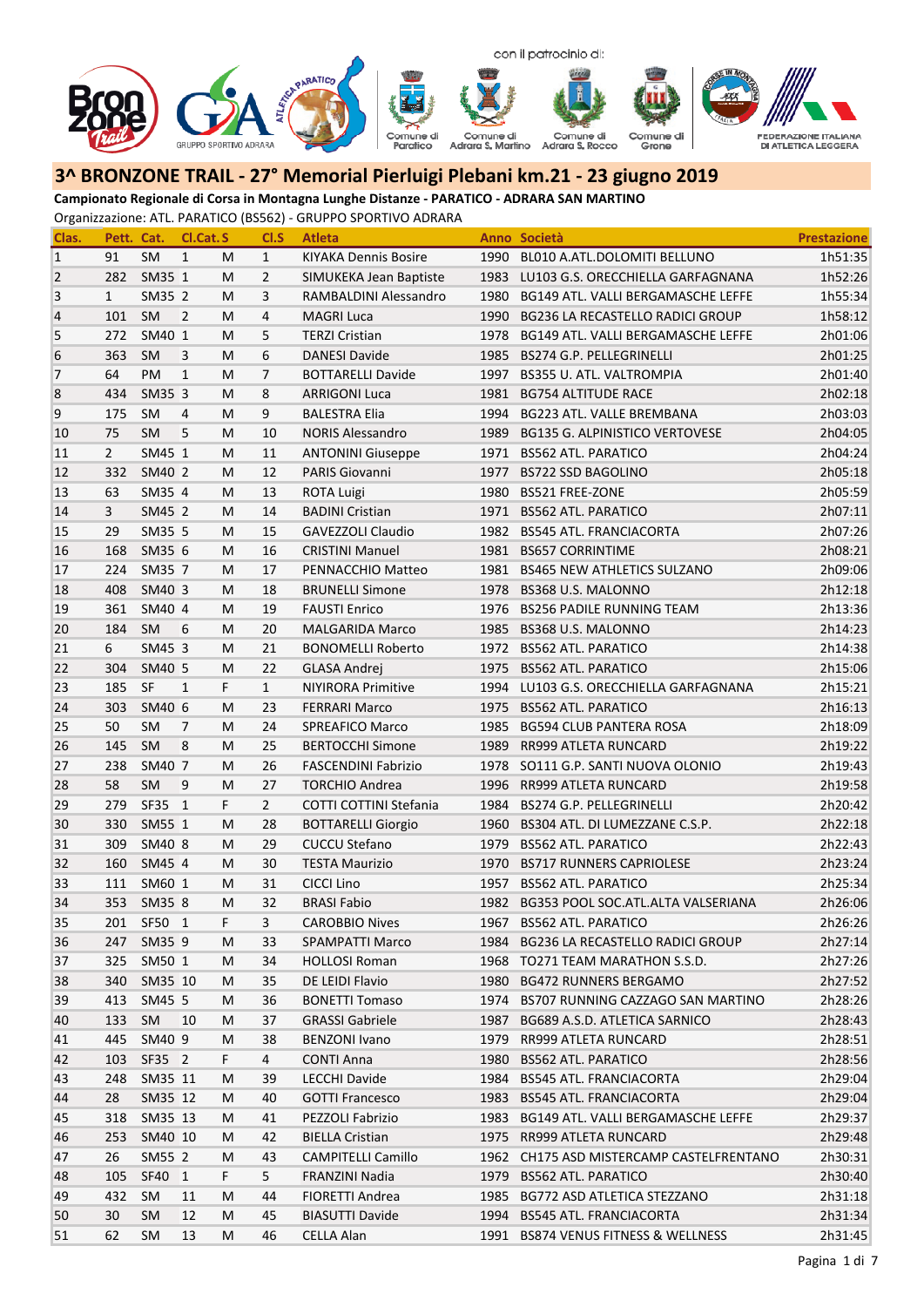

**Campionato Regionale di Corsa in Montagna Lunghe Distanze ‐ PARATICO ‐ ADRARA SAN MARTINO**

| Clas. | Pett. Cat.     |            | Cl.Cat.S       |    | CI.S | <b>Atleta</b>                  |      | Anno Società                               | <b>Prestazione</b> |
|-------|----------------|------------|----------------|----|------|--------------------------------|------|--------------------------------------------|--------------------|
| 52    | 74             | SM50 2     |                | М  | 47   | LONGHI Angelo                  | 1967 | <b>BG420 MARATHON TEAM BG</b>              | 2h32:04            |
| 53    | 210            | SM65 1     |                | М  | 48   | <b>BARONI Antonio</b>          |      | 1952 BS562 ATL. PARATICO                   | 2h32:14            |
| 54    | 280            | <b>SM</b>  | 14             | М  | 49   | <b>BERNARDELLI Vincenzo</b>    | 1989 | BS304 ATL. DI LUMEZZANE C.S.P.             | 2h32:47            |
| 55    | 149            | <b>SM</b>  | 15             | М  | 50   | AIROLDI Matteo Michele         | 1990 | RR999 ATLETA RUNCARD                       | 2h33:01            |
| 56    | 425            | SF45 1     |                | F. | 6    | <b>BIANCHINI Tiziana</b>       | 1971 | BS274 G.P. PELLEGRINELLI                   | 2h33:11            |
| 57    | 428            | SM55 3     |                | M  | 51   | <b>AGAZZI Maurizio</b>         | 1962 | <b>BG584 POL. VILLESE</b>                  | 2h33:15            |
| 58    | 426            | SM50 3     |                | М  | 52   | <b>URBANETTO Fabio Massimo</b> | 1967 | BS368 U.S. MALONNO                         | 2h33:23            |
| 59    | 69             | SM40 11    |                | M  | 53   | <b>BERGAMELLI Stefano</b>      | 1978 | BG237 G.S. OREZZO                          | 2h34:00            |
| 60    | 339            | SM40 12    |                | M  | 54   | <b>RHO Davide</b>              | 1977 | <b>BG472 RUNNERS BERGAMO</b>               | 2h34:14            |
| 61    | 107            | SF40 2     |                | F  | 7    | <b>VAGNI Monica</b>            | 1978 | <b>BS562 ATL. PARATICO</b>                 | 2h34:49            |
| 62    | 219            | SM50 4     |                | М  | 55   | <b>GABRIELI Gian Piero</b>     | 1967 | <b>BS562 ATL. PARATICO</b>                 | 2h35:18            |
| 63    | 362            | SM45 6     |                | M  | 56   | <b>DELBARBA Stefano</b>        | 1973 | <b>BS883 BIONE TRAILERS TEAM</b>           | 2h35:21            |
| 64    | 86             | SM45 7     |                | M  | 57   | DOTTI Domiziano                | 1972 | <b>BS465 NEW ATHLETICS SULZANO</b>         | 2h35:28            |
| 65    | 16             | <b>SM</b>  | 16             | M  | 58   | <b>MAZZA Matteo</b>            | 1989 | <b>BG147 ATL. VILLONGO</b>                 | 2h35:55            |
| 66    | 11             | SM50 5     |                | м  | 59   | <b>ARCHETTI Massimiliano</b>   | 1968 | <b>BS562 ATL. PARATICO</b>                 | 2h36:17            |
| 67    | 43             | SM45 8     |                | М  | 60   | <b>GIUDICI Riccardo</b>        | 1974 | <b>BG472 RUNNERS BERGAMO</b>               | 2h36:28            |
| 68    | 76             | SM35 14    |                | М  | 61   | PONZONI Riccardo               | 1984 | MI829 GRUPPO ETHOS RUNNING TEAM            | 2h36:29            |
| 69    | 222            | SM50 6     |                | М  | 62   | <b>BELLERI Giampietro</b>      | 1969 | <b>BS465 NEW ATHLETICS SULZANO</b>         | 2h36:46            |
| 70    | 251            | SM         | 17             | М  | 63   | NAVA Angelo                    | 1986 | BS702 G.P. OVER PONTEVICO                  | 2h37:18            |
| 71    | 174            | SM40 13    |                | М  | 64   | <b>TARTARI Luca</b>            | 1978 | BG584 POL. VILLESE                         | 2h37:21            |
| 72    | 60             | SM40 14    |                | М  | 65   | <b>ARCHETTI Paolo</b>          | 1975 | <b>BS874 VENUS FITNESS &amp; WELLNESS</b>  | 2h37:34            |
| 73    | 215            | PM         | $\overline{2}$ | М  | 66   | <b>SECCHI Davide</b>           | 1998 | <b>BS562 ATL. PARATICO</b>                 | 2h37:36            |
| 74    | 229            | SM50 7     |                | M  | 67   | PILLITU Fabrizio               | 1969 | <b>BS688 ATLETICA BRESCIA MARATHON</b>     | 2h37:36            |
| 75    | 135            | SM50 8     |                | М  | 68   | <b>TONINI Alberto</b>          | 1968 | BS397 U.S. LA SPORTIVA                     | 2h37:49            |
| 76    | 317            | SM50 9     |                | М  | 69   | <b>MASINARI Patrizio</b>       | 1966 | <b>BG135 G. ALPINISTICO VERTOVESE</b>      | 2h37:50            |
| 77    | 82             | SM40 15    |                | M  | 70   | <b>AUSTONI Paolo</b>           | 1978 | <b>BG594 CLUB PANTERA ROSA</b>             | 2h38:02            |
| 78    | 42             | SM40 16    |                | M  | 71   | <b>GIUDICI Tarcisio</b>        | 1979 | BG351 G.S. A.MARINELLI COMENDUNO           | 2h38:13            |
| 79    | 313            | SM50 10    |                | M  | 72   | <b>CAROLI Gianluca</b>         | 1966 | <b>BS562 ATL. PARATICO</b>                 | 2h38:48            |
| 80    | 130            | SM35 15    |                | M  | 73   | <b>GRENA Daniele</b>           | 1982 | BG689 A.S.D. ATLETICA SARNICO              | 2h38:55            |
| 81    | 14             | SM50 11    |                | M  | 74   | PLEBANI Osvaldo                | 1969 | <b>BS562 ATL. PARATICO</b>                 | 2h39:16            |
| 82    | 81             | SM40 17    |                | M  | 75   | <b>BENEDETTI Stefano</b>       |      | 1977 VR800 A.S.D. ATLETICA LUPATOTINA      | 2h39:45            |
| 83    | 59             | SM50 12    |                | M  | 76   | CAPOFERRI Valerio              | 1969 | <b>BS874 VENUS FITNESS &amp; WELLNESS</b>  | 2h40:05            |
| 84    | $\overline{4}$ | SM45 9     |                | M  | 77   | <b>BARBO' Giovanni</b>         | 1970 | <b>BS562 ATL. PARATICO</b>                 | 2h40:20            |
| 85    | 22             | SM45 10    |                | М  | 78   | VICINI Alessandro              | 1973 | <b>BG147 ATL. VILLONGO</b>                 | 2h40:51            |
| 86    |                | 328 SF45 2 |                | F. | 8    | <b>BONORA Lara</b>             |      | 1973 BS304 ATL. DI LUMEZZANE C.S.P.        | 2h41:00            |
| 87    | 109            | SF45 3     |                | F. | 9    | <b>ILLINI Roberta</b>          |      | 1970 BS562 ATL. PARATICO                   | 2h41:10            |
| 88    | 307            | SM40 18    |                | м  | 79   | <b>VEZZOLI Marco</b>           |      | 1978 BS562 ATL. PARATICO                   | 2h41:42            |
| 89    | 87             | SM50 13    |                | M  | 80   | SOMMARIVA Ezio                 | 1967 | RR999 ATLETA RUNCARD                       | 2h42:37            |
| 90    | 46             | SM35 16    |                | м  | 81   | ROBECCHI Giorgio               |      | 1983 BG236 LA RECASTELLO RADICI GROUP      | 2h42:42            |
| 91    | 436            | SM35 17    |                | м  | 82   | <b>GATTI Gabriele</b>          |      | 1980 BS274 G.P. PELLEGRINELLI              | 2h42:52            |
| 92    | 52             | SM45 11    |                | M  | 83   | GUIZZETTI Ivan giacomo         |      | 1971 BG841 GRUPPO SPORTIVO ALPINI SOVERE   | 2h43:01            |
| 93    | 216            | SF         | $\overline{2}$ | F. | 10   | <b>RIBOLI Alice</b>            | 1990 | <b>BS562 ATL. PARATICO</b>                 | 2h43:06            |
| 94    | 124            | SM35 18    |                | M  | 84   | <b>MONDINELLI Cristian</b>     | 1983 | BG689 A.S.D. ATLETICA SARNICO              | 2h43:17            |
| 95    | 172            | <b>SM</b>  | 18             | м  | 85   | ZAMBETTI Luca                  | 1990 | BG351 G.S. A.MARINELLI COMENDUNO           | 2h43:20            |
| 96    | 115            | SM60 2     |                | м  | 86   | <b>SCANZI Gian Battista</b>    | 1957 | <b>BS562 ATL. PARATICO</b>                 | 2h43:31            |
| 97    | 127            | SM         | 19             | м  | 87   | <b>BELLERI Nicola</b>          | 1987 | BG689 A.S.D. ATLETICA SARNICO              | 2h43:49            |
| 98    | 61             | SM50 14    |                | м  | 88   | FITZKO Bruno                   | 1965 | BS874 VENUS FITNESS & WELLNESS             | 2h44:06            |
| 99    | 424            | SM55 4     |                | М  | 89   | <b>TOTIS Massimo</b>           | 1961 | BS274 G.P. PELLEGRINELLI                   | 2h44:07            |
| 100   | 53             | SM50 15    |                | М  | 90   | <b>ACQUATI Davide</b>          | 1966 | <b>BG841 GRUPPO SPORTIVO ALPINI SOVERE</b> | 2h44:15            |
| 101   | 13             | SM50 16    |                | м  | 91   | <b>GATTI Alberto</b>           | 1966 | <b>BS562 ATL. PARATICO</b>                 | 2h44:23            |
| 102   | 406            | SM60 3     |                | M  | 92   | <b>BONO Lodovico</b>           |      | 1956 BS562 ATL. PARATICO                   | 2h44:49            |
|       |                |            |                |    |      |                                |      |                                            |                    |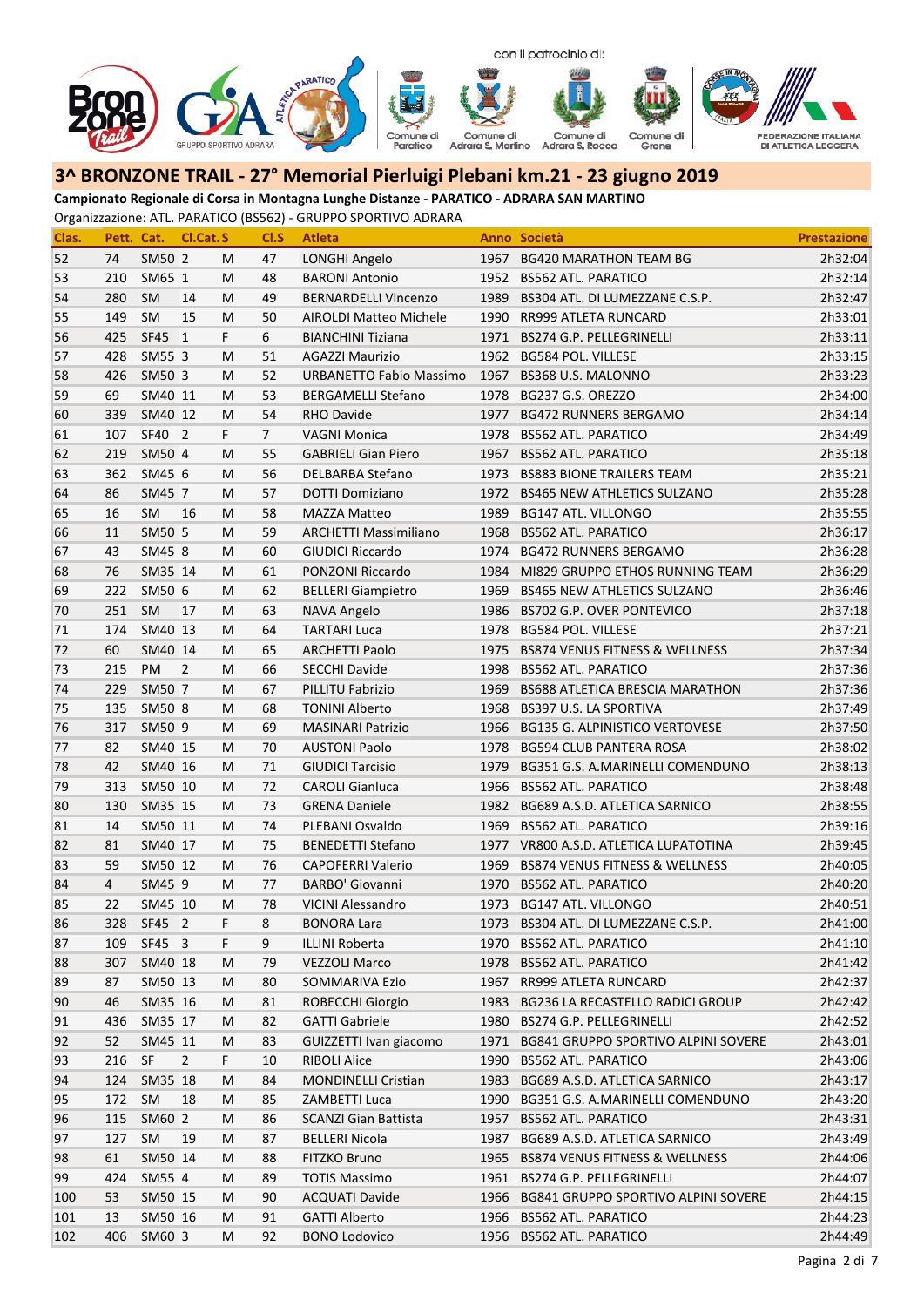

**Campionato Regionale di Corsa in Montagna Lunghe Distanze ‐ PARATICO ‐ ADRARA SAN MARTINO**

| Clas. | Pett. Cat. |             | Cl.Cat.S |    | CI.S | <b>Atleta</b>             |      | Anno Società                             | <b>Prestazione</b> |
|-------|------------|-------------|----------|----|------|---------------------------|------|------------------------------------------|--------------------|
| 103   | 226        | SM50 17     |          | M  | 93   | ZEZIOLA Fabio             |      | 1969 BS465 NEW ATHLETICS SULZANO         | 2h45:07            |
| 104   | 178        | SM60 4      |          | М  | 94   | PLEBANI Domenico          |      | 1958 RR999 ATLETA RUNCARD                | 2h45:10            |
| 105   | 12         | SM50 18     |          | M  | 95   | <b>CUNEGATTI Cornelio</b> | 1967 | <b>BS562 ATL. PARATICO</b>               | 2h45:11            |
| 106   | 108        | SF40 3      |          | F. | 11   | <b>VASSALLI Daniela</b>   |      | 1975 BS562 ATL. PARATICO                 | 2h45:13            |
| 107   | 8          | SM45 12     |          | М  | 96   | <b>MARCHETTI Davide</b>   |      | 1972 BS562 ATL. PARATICO                 | 2h45:19            |
| 108   | 78         | <b>SM</b>   | 20       | M  | 97   | <b>VALENTINI Marco</b>    | 1989 | RR999 ATLETA RUNCARD                     | 2h45:26            |
| 109   | 311        | SM45 13     |          | M  | 98   | PAGANI Michele            |      | 1972 BS562 ATL. PARATICO                 | 2h45:36            |
| 110   | 420        | SM45 14     |          | M  | 99   | <b>OMODEI Lorenzo</b>     |      | 1970 BS707 RUNNING CAZZAGO SAN MARTINO   | 2h45:55            |
| 111   | 54         | SM55 5      |          | M  | 100  | <b>CARRARA Giuseppe</b>   |      | 1963 BG841 GRUPPO SPORTIVO ALPINI SOVERE | 2h45:55            |
| 112   | 51         | SF45 4      |          | F. | 12   | <b>MAGNO Umberta</b>      | 1973 | BS368 U.S. MALONNO                       | 2h46:13            |
| 113   | 256        | SM45 15     |          | M  | 101  | FRANZONI Luigi            |      | 1971 BS717 RUNNERS CAPRIOLESE            | 2h46:54            |
| 114   | 410        | SM40 19     |          | M  | 102  | <b>COTELLI Fabio</b>      |      | 1975 BS397 U.S. LA SPORTIVA              | 2h47:04            |
| 115   | 129        | SM45 16     |          | M  | 103  | CADEI Rudj Angelo         | 1971 | BG689 A.S.D. ATLETICA SARNICO            | 2h47:19            |
| 116   | 323        | SM50 19     |          | M  | 104  | <b>SARA Massimo</b>       | 1967 | MI275 ATL. C.S.C. CORSICO                | 2h47:29            |
| 117   | 324        | SM40 20     |          | M  | 105  | SANNA Aldo                | 1975 | <b>BS278 ATL. CARPENEDOLO</b>            | 2h47:54            |
| 118   | 250        | SM50 20     |          | M  | 106  | <b>ARLATI Giovanni</b>    | 1965 | MI698 IDEE IN MOVIMENTO ASSOCIAZIONE     | 2h48:12            |
| 119   | 301        | SM35 19     |          | M  | 107  | <b>BAIGUINI Andrea</b>    |      | 1981 BS562 ATL. PARATICO                 | 2h48:27            |
| 120   | 27         | SM40 21     |          | M  | 108  | <b>BONDIONI Roberto</b>   |      | 1979 BS545 ATL. FRANCIACORTA             | 2h48:33            |
| 121   | 161        | SM45 17     |          | М  | 109  | NOSE' Corrado             | 1971 | BG689 A.S.D. ATLETICA SARNICO            | 2h48:37            |
| 122   | 242        | SM          | 21       | M  | 110  | <b>LONGHI Marco</b>       | 1988 | <b>BG584 POL. VILLESE</b>                | 2h48:40            |
| 123   | 252        | SM40 22     |          | M  | 111  | RIZZI Andrea              |      | 1976 RR999 ATLETA RUNCARD                | 2h48:44            |
| 124   | 37         | <b>SM</b>   | 22       | M  | 112  | <b>SILVA Vittorio</b>     |      | 1986 BS545 ATL. FRANCIACORTA             | 2h48:46            |
| 125   | 369        | SM50 21     |          | M  | 113  | <b>CORNA Franco</b>       |      | 1966 BG005 ATL. PRESEZZO                 | 2h48:48            |
| 126   | 235        | SM45 18     |          | М  | 114  | <b>FERSINI Claudio</b>    |      | 1972 LE383 ATLETICA CAPO DI LEUCA        | 2h49:17            |
| 127   | 236        | SM50 22     |          | M  | 115  | <b>MARGARITO Antonio</b>  |      | 1966 LE383 ATLETICA CAPO DI LEUCA        | 2h49:17            |
| 128   | 57         | SM40 23     |          | M  | 116  | <b>SCARCIA Gianluca</b>   |      | 1977 LE383 ATLETICA CAPO DI LEUCA        | 2h49:18            |
| 129   | 183        | SF35 3      |          | F  | 13   | <b>SCHIO Federica</b>     |      | 1981 VR800 A.S.D. ATLETICA LUPATOTINA    | 2h49:21            |
| 130   | 327        | SM50 23     |          | M  | 117  | ORIZIO Giovanni           |      | 1965 BS717 RUNNERS CAPRIOLESE            | 2h49:28            |
| 131   | 72         | SM35 20     |          | M  | 118  | <b>CORTINOVIS Davide</b>  | 1980 | BG858 POLISPORTIVA CRAL BPB A.S.D.       | 2h49:47            |
| 132   | 147        | SM35 21     |          | M  | 119  | <b>MAGGIORI Jacopo</b>    |      | 1982 RR999 ATLETA RUNCARD                | 2h50:16            |
| 133   | 142        | <b>SM</b>   | 23       | M  | 120  | <b>SERTORI Alberto</b>    | 1990 | <b>BG826 ASD RUNNERS VALCALEPIO</b>      | 2h50:31            |
| 134   | 202        | SF50        | 2        | F. | 14   | MAZZUCCHELLI Paola        |      | 1965 BS562 ATL. PARATICO                 | 2h50:41            |
| 135   | 140        | SM          | 24       | M  | 121  | <b>MORI Andrea</b>        | 1990 | BG826 ASD RUNNERS VALCALEPIO             | 2h50:43            |
| 136   | 418        | SM60 5      |          | M  | 122  | <b>FREROTTI Walter</b>    |      | 1955 BS707 RUNNING CAZZAGO SAN MARTINO   | 2h50:47            |
| 137   | 49         | SM55 6      |          | M  | 123  | CIANFRINI Massimo         |      | 1964 BG910 CUS BERGAMO ATLETICA ASD      | 2h51:08            |
| 138   | 123        | SM45 19     |          | M  | 124  | <b>CADEI Michele</b>      |      | 1973 BG689 A.S.D. ATLETICA SARNICO       | 2h51:11            |
| 139   | 113        | SM60 6      |          | M  | 125  | <b>CORNA Romano</b>       |      | 1959 BS562 ATL. PARATICO                 | 2h51:22            |
| 140   | 67         | SM45 20     |          | M  | 126  | <b>CALDEROLI Cristian</b> |      | 1970 RR999 ATLETA RUNCARD                | 2h51:35            |
| 141   | 55         | SF45 5      |          | F. | 15   | OTTAVIANO Silvia          |      | 1970 BG147 ATL. VILLONGO                 | 2h51:44            |
| 142   | 17         | SM50 24     |          | M  | 127  | VIGANI Roberto            |      | 1967 BG147 ATL. VILLONGO                 | 2h52:04            |
| 143   | 336        | SM45 21     |          | M  | 128  | <b>TOGNACCINI Andrea</b>  |      | 1973 BS397 U.S. LA SPORTIVA              | 2h52:17            |
| 144   | 333        | <b>SM</b>   | 25       | M  | 129  | <b>FUSCO Alessandro</b>   |      | 1991 BS854 ATLETICA MONTICHIARI          | 2h52:25            |
| 145   | 118        | SF          | 3        | F  | 16   | ZANI Marianna             | 1995 | <b>BS562 ATL. PARATICO</b>               | 2h52:32            |
| 146   | 360        | <b>SM</b>   | 26       | M  | 130  | <b>CORIONI Claudio</b>    | 1994 | <b>BS562 ATL. PARATICO</b>               | 2h52:38            |
| 147   | 7          | SM45 22     |          | M  | 131  | <b>FORESTI Davide</b>     | 1974 | <b>BS562 ATL. PARATICO</b>               | 2h54:02            |
| 148   | 249        | SM45 23     |          | M  | 132  | PAROLARI Roberto          |      | 1971 CR810 ASD NUOVA VIRTUS CREMA        | 2h54:10            |
| 149   | 411        | SM45 24     |          | M  | 133  | ALDI Giovanni             |      | 1971 BS707 RUNNING CAZZAGO SAN MARTINO   | 2h54:31            |
| 150   | 122        | SM50 25     |          | M  | 134  | <b>CADEI Alessandro</b>   |      | 1966 BG689 A.S.D. ATLETICA SARNICO       | 2h54:41            |
| 151   | 364        | SM50 26     |          | М  | 135  | <b>LANCINI Alberto</b>    |      | 1969 BG826 ASD RUNNERS VALCALEPIO        | 2h55:24            |
| 152   | 421        | SM55 7      |          | М  | 136  | <b>PANSI Tomaso</b>       |      | 1960 BS707 RUNNING CAZZAGO SAN MARTINO   | 2h55:50            |
| 153   |            | 310 SM40 24 |          | M  | 137  | <b>FRETI Mauro</b>        |      | 1979 BS562 ATL. PARATICO                 | 2h56:20            |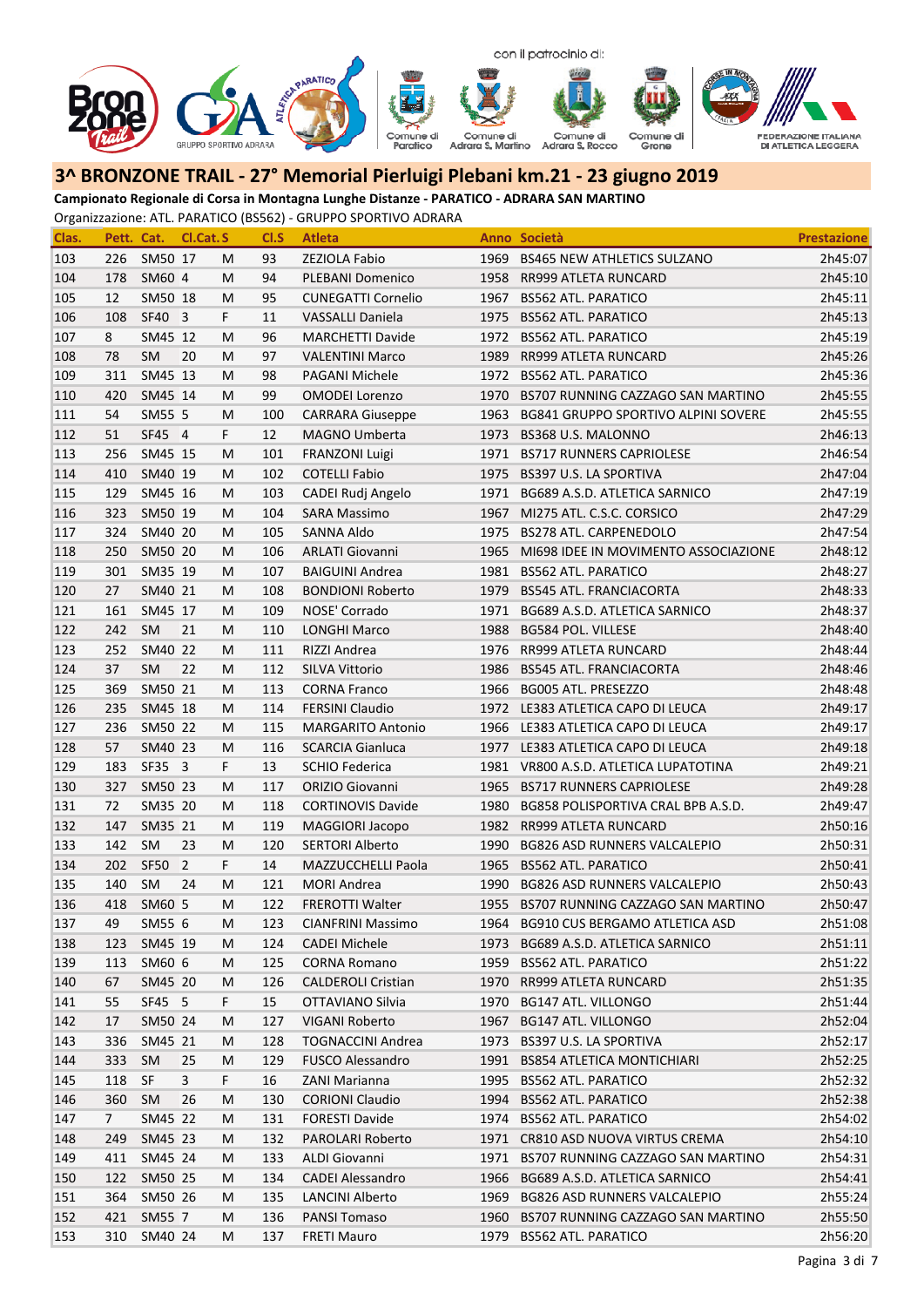

**Campionato Regionale di Corsa in Montagna Lunghe Distanze ‐ PARATICO ‐ ADRARA SAN MARTINO**

| Clas. | Pett. Cat. |           | Cl.Cat. S |    | CI.S | <b>Atleta</b>               |      | Anno Società                               | <b>Prestazione</b> |
|-------|------------|-----------|-----------|----|------|-----------------------------|------|--------------------------------------------|--------------------|
| 154   | 220        | SM50 27   |           | М  | 138  | PASINETTI Marco             | 1968 | <b>BS562 ATL. PARATICO</b>                 | 2h56:24            |
| 155   | 158        | SM40 25   |           | M  | 139  | <b>CAVALLERI Raffaele</b>   | 1978 | <b>BS717 RUNNERS CAPRIOLESE</b>            | 2h56:35            |
| 156   | 138        | SM50 28   |           | M  | 140  | <b>CURCIO Claudio</b>       | 1966 | BS684 ATLETICA CONCESIO 2009               | 2h57:03            |
| 157   | 366        | SM40 26   |           | M  | 141  | <b>BARBERA Ivano</b>        | 1978 | BO545 9,92 RUNNING ASD                     | 2h57:06            |
| 158   | 206        | SF55 1    |           | F. | 17   | <b>TORRI Salve</b>          | 1963 | <b>BS562 ATL. PARATICO</b>                 | 2h57:57            |
| 159   | 275        | SM55 8    |           | м  | 142  | PIAZZI Paolo                | 1963 | <b>CR554 MARATHON CREMONA</b>              | 2h58:16            |
| 160   | 273        | SM60 7    |           | м  | 143  | <b>MORONE Alessio</b>       | 1956 | BS684 ATLETICA CONCESIO 2009               | 2h58:23            |
| 161   | 415        | SM45 25   |           | M  | 144  | <b>CORSINI Giacomo</b>      | 1974 | BS707 RUNNING CAZZAGO SAN MARTINO          | 2h58:39            |
| 162   | 102        | SF35 4    |           | F  | 18   | <b>BONASSI Chiara</b>       | 1983 | <b>BS562 ATL. PARATICO</b>                 | 2h58:53            |
| 163   | 358        | SM45 26   |           | М  | 145  | <b>FRANZONI Gianluca</b>    | 1972 | BS684 ATLETICA CONCESIO 2009               | 2h58:55            |
| 164   | 71         | SM40 27   |           | M  | 146  | <b>MARINO Tiziano</b>       | 1976 | BS664 SPORT&FITNESS SRL SOCIETA' SPO       | 2h59:10            |
| 165   | 266        | SM60 8    |           | М  | 147  | <b>UNGARO Angelo</b>        | 1956 | <b>BS562 ATL. PARATICO</b>                 | 2h59:15            |
| 166   | 237        | SM60 9    |           | М  | 148  | <b>CAROFIGLIO Francesco</b> | 1959 | LE383 ATLETICA CAPO DI LEUCA               | 3h00:06            |
| 167   | 83         | SM50 29   |           | M  | 149  | <b>FERRARI Moreno</b>       | 1965 | RR999 ATLETA RUNCARD                       | 3h00:25            |
| 168   | 131        | SF40 4    |           | F. | 19   | <b>FOGLIA Daniela</b>       | 1978 | BG689 A.S.D. ATLETICA SARNICO              | 3h00:25            |
| 169   | 152        | SM45 27   |           | M  | 150  | ZANINI Ivan                 | 1971 | RR999 ATLETA RUNCARD                       | 3h00:45            |
| 170   | 422        | SM55 9    |           | М  | 151  | RAMPINELLI Alberto          | 1961 | BS707 RUNNING CAZZAGO SAN MARTINO          | 3h00:55            |
| 171   | 367        | SF45 6    |           | F. | 20   | <b>GHIDINI Patrizia</b>     | 1971 | CR730 TRIATHLON DUATHLON CREMONA           | 3h01:01            |
| 172   | 423        | SM45 28   |           | М  | 152  | <b>VESCHETTI Gino</b>       | 1970 | BS707 RUNNING CAZZAGO SAN MARTINO          | 3h01:03            |
| 173   | 153        | SM35 22   |           | М  | 153  | <b>BARUCCO Federico</b>     | 1981 | <b>BS640 AV SPORTING TEAM</b>              | 3h01:09            |
| 174   | 164        | SM40 28   |           | M  | 154  | <b>GUARDO Sergio</b>        | 1976 | CO828 TEAM OTC SSD ARL                     | 3h01:11            |
| 175   | 412        | SF50 3    |           | F. | 21   | <b>APOLONE Elena</b>        | 1969 | BS707 RUNNING CAZZAGO SAN MARTINO          | 3h01:16            |
| 176   | 240        | SM35 23   |           | M  | 155  | <b>CAMBIANICA Claudio</b>   | 1983 | BG606 FO' DI PE                            | 3h01:22            |
| 177   | 228        | SM45 29   |           | M  | 156  | <b>ANGELINI Stefano</b>     | 1973 | MI077 CUS PRO PATRIA MILANO                | 3h02:11            |
| 178   | 39         | SM60 10   |           | М  | 157  | <b>ISONNI Giusto Angelo</b> | 1955 | BS274 G.P. PELLEGRINELLI                   | 3h02:38            |
| 179   | 239        | SM55 10   |           | M  | 158  | <b>BOLPAGNI Marcello</b>    | 1961 | <b>BS596 ATL. CELLATICA</b>                | 3h02:50            |
| 180   | 10         | SM45 30   |           | М  | 159  | RIONTINO Tommaso            | 1972 | <b>BS562 ATL. PARATICO</b>                 | 3h03:02            |
| 181   | 368        | SM35 24   |           | M  | 160  | VISMARA Alessandro          | 1982 | <b>BG594 CLUB PANTERA ROSA</b>             | 3h03:59            |
| 182   | 45         | SM50 30   |           | M  | 161  | <b>LORANDI Roberto</b>      | 1967 | <b>BG841 GRUPPO SPORTIVO ALPINI SOVERE</b> | 3h04:19            |
| 183   | 116        | SM60 11   |           | M  | 162  | ZANNI Giovanni              | 1956 | <b>BS562 ATL. PARATICO</b>                 | 3h04:20            |
| 184   | 439        | SM45 31   |           | M  | 163  | PARZANI Cristiano           | 1974 | <b>BS640 AV SPORTING TEAM</b>              | 3h05:07            |
| 185   | 31         | SM55 11   |           | М  | 164  | <b>FERRARI Fausto</b>       | 1963 | <b>BS545 ATL. FRANCIACORTA</b>             | 3h05:28            |
| 186   | 134        | SM40 29   |           | M  | 165  | PLEBANI Giancarlo           | 1976 | BG689 A.S.D. ATLETICA SARNICO              | 3h05:57            |
| 187   | 438        | SF35 5    |           | F. | 22   | <b>MARINI Marianna</b>      | 1981 | <b>BS640 AV SPORTING TEAM</b>              | 3h06:10            |
| 188   | 430        | SM55 12   |           | М  | 166  | CHERUBINI Raimondo          |      | 1961 BS596 ATL. CELLATICA                  | 3h06:39            |
| 189   | 347        | SM        | 27        | м  | 167  | <b>GAUDENZI Daniele</b>     |      | 1990 RR999 ATLETA RUNCARD                  | 3h06:43            |
| 190   | 402        | SM55 13   |           | м  | 168  | <b>CALDARA Claudio</b>      |      | 1962 BS562 ATL. PARATICO                   | 3h07:12            |
| 191   | 150        | SM        | 28        | M  | 169  | PATRINI Walter              |      | 1987 RR999 ATLETA RUNCARD                  | 3h07:20            |
| 192   | 274        | SM45 32   |           | м  | 170  | <b>GALLI Michele</b>        |      | 1972 CR730 TRIATHLON DUATHLON CREMONA      | 3h08:16            |
| 193   | 373        | SM45 33   |           | м  | 171  | <b>LOCHIS Cristian</b>      | 1973 | RR999 ATLETA RUNCARD                       | 3h08:24            |
| 194   | 38         | SM35 25   |           | м  | 172  | PAGANOTTI Daniele           | 1983 | BS545 ATL. FRANCIACORTA                    | 3h08:26            |
| 195   | 241        | SM40 30   |           | М  | 173  | <b>TESTA Arnaldo</b>        | 1975 | <b>BS626 CIRCOLO AMATORI PODISTI</b>       | 3h09:19            |
| 196   | 112        | SM60 12   |           | м  | 174  | <b>CLEMENTI Gianpietro</b>  | 1958 | <b>BS562 ATL. PARATICO</b>                 | 3h09:43            |
| 197   | 268        | <b>SM</b> | 29        | м  | 175  | <b>ROSA Nicola</b>          | 1988 | BS702 G.P. OVER PONTEVICO                  | 3h09:47            |
| 198   | 20         | <b>SM</b> | 30        | м  | 176  | RAVELLI Carlo               | 1987 | <b>BG147 ATL. VILLONGO</b>                 | 3h09:51            |
| 199   | 21         | SF        | 4         | F. | 23   | PAGANI Lara                 | 1990 | <b>BG147 ATL. VILLONGO</b>                 | 3h09:52            |
| 200   | 34         | SM35 26   |           | M  | 177  | <b>GIBERTONI Davide</b>     | 1980 | <b>BS545 ATL. FRANCIACORTA</b>             | 3h10:17            |
| 201   | 77         | SM60 13   |           | м  | 178  | SEMINARA Gioachino          | 1959 | <b>BG472 RUNNERS BERGAMO</b>               | 3h10:28            |
| 202   | 414        | SM60 14   |           | м  | 179  | <b>CONSOLI Valter</b>       | 1958 | BS707 RUNNING CAZZAGO SAN MARTINO          | 3h10:30            |
| 203   | 136        | SF45 7    |           | F. | 24   | LAZZARI Eva                 | 1973 | BS397 U.S. LA SPORTIVA                     | 3h10:54            |
| 204   | 139        | SM45 34   |           | М  | 180  | MASSA Luigi                 |      | 1972 BS397 U.S. LA SPORTIVA                | 3h10:54            |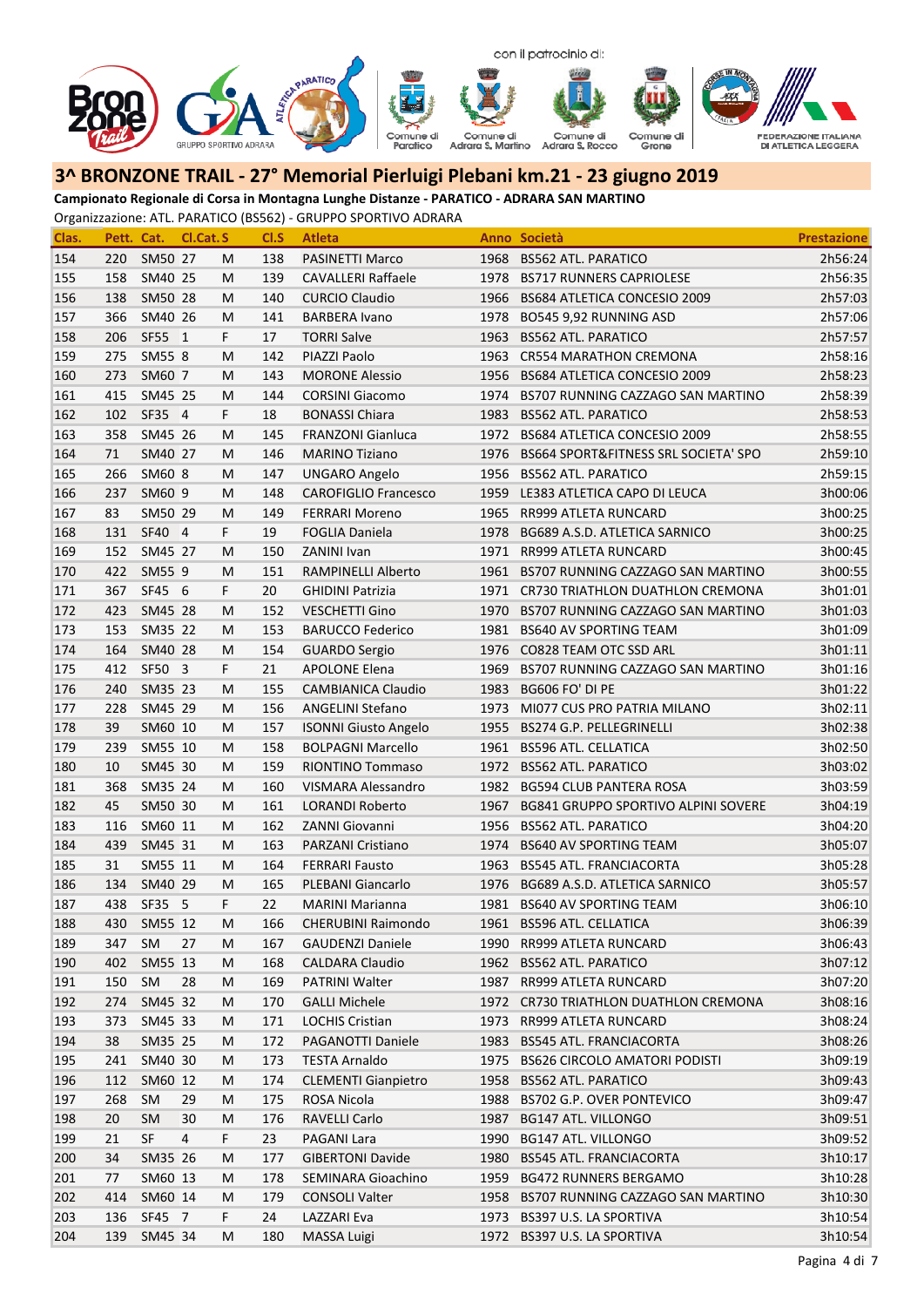

**Campionato Regionale di Corsa in Montagna Lunghe Distanze ‐ PARATICO ‐ ADRARA SAN MARTINO**

| Clas. | Pett. Cat. |             | Cl.Cat. S      |    | CI.S | <b>Atleta</b>                  |      | Anno Società                             | <b>Prestazione</b> |
|-------|------------|-------------|----------------|----|------|--------------------------------|------|------------------------------------------|--------------------|
| 205   | 182        | SM45 35     |                | М  | 181  | <b>ROSSINI Simone</b>          |      | 1974 BS777 ESC SSD SRL EUROPA SC         | 3h11:57            |
| 206   | 221        | SM          | 31             | M  | 182  | <b>ARCHETTI Stefano</b>        |      | 1985 BS465 NEW ATHLETICS SULZANO         | 3h12:21            |
| 207   | 338        | SF60        | $\mathbf{1}$   | F  | 25   | <b>GHILARDI Anna Rosa</b>      |      | 1956 BG472 RUNNERS BERGAMO               | 3h12:35            |
| 208   | 326        | SF45 8      |                | F  | 26   | <b>BONASSI Claudia</b>         |      | 1974 BS717 RUNNERS CAPRIOLESE            | 3h12:39            |
| 209   | 125        | SM45 36     |                | M  | 183  | <b>CRISTINELLI Diego</b>       | 1973 | BG689 A.S.D. ATLETICA SARNICO            | 3h12:54            |
| 210   | 409        | SM45 37     |                | M  | 184  | <b>MARINI Andrea</b>           | 1973 | <b>BS397 U.S. LA SPORTIVA</b>            | 3h13:09            |
| 211   | 181        | SM35 27     |                | M  | 185  | <b>VERTUAN Giuliano</b>        | 1983 | BS692 A.S.D. C.U.S. BRESCIA              | 3h13:31            |
| 212   | 335        | SM45 38     |                | M  | 186  | <b>CARROCCIO Franco</b>        |      | 1972 MI580 SPORTS CLUB MELEGNANO         | 3h13:38            |
| 213   | 348        | SM          | 32             | M  | 187  | ADOBATI Alessandro             |      | 1985 RR999 ATLETA RUNCARD                | 3h13:38            |
| 214   | 176        | SM50 31     |                | M  | 188  | <b>VICENTINI Marco</b>         | 1967 | RR999 ATLETA RUNCARD                     | 3h14:44            |
| 215   | 431        | SM45 39     |                | M  | 189  | MAZZOCCHI Walter               | 1972 | BG584 POL. VILLESE                       | 3h15:22            |
| 216   | 177        | SM50 32     |                | M  | 190  | <b>TABARELLI Marco</b>         | 1966 | RR999 ATLETA RUNCARD                     | 3h16:01            |
| 217   | 334        | <b>SF</b>   | 5              | F  | 27   | <b>MARTINELLI Marta</b>        | 1989 | BS664 SPORT&FITNESS SRL SOCIETA' SPO     | 3h16:14            |
| 218   | 68         | <b>SF</b>   | 6              | F  | 28   | <b>ONEDA Silvia</b>            | 1992 | BS664 SPORT&FITNESS SRL SOCIETA' SPO     | 3h16:14            |
| 219   | 36         | SM50 33     |                | M  | 191  | SILVA Tomaso                   | 1968 | <b>BS545 ATL. FRANCIACORTA</b>           | 3h16:14            |
| 220   | 110        | SF45 9      |                | F. | 29   | <b>PEDRALI Giovanna</b>        | 1973 | <b>BS562 ATL. PARATICO</b>               | 3h16:17            |
| 221   | 341        | SM50 34     |                | М  | 192  | <b>VALENTINI Ivan</b>          | 1969 | <b>BG472 RUNNERS BERGAMO</b>             | 3h16:23            |
| 222   | 173        | SM50 35     |                | M  | 193  | <b>BRAVI Fabio</b>             | 1969 | <b>BG726 ROMANO RUNNING</b>              | 3h16:38            |
| 223   | 271        | SM55 14     |                | М  | 194  | <b>CASTAGNA Renato</b>         |      | 1961 BS777 ESC SSD SRL EUROPA SC         | 3h16:49            |
| 224   | 218        | SM          | 33             | M  | 195  | <b>MORINA Alessandro</b>       | 1987 | <b>BS562 ATL. PARATICO</b>               | 3h16:56            |
| 225   | 217        | SF          | $\overline{7}$ | F  | 30   | SBERNINI Michela               | 1992 | <b>BS562 ATL. PARATICO</b>               | 3h16:59            |
| 226   | 203        | SF50        | $\overline{4}$ | F  | 31   | <b>MILESI Giuliana</b>         |      | 1966 BS562 ATL. PARATICO                 | 3h18:04            |
| 227   | 208        | SF65        | 1              | F  | 32   | <b>BOESI Maria Grazia</b>      |      | 1954 BS562 ATL. PARATICO                 | 3h18:26            |
| 228   | 84         | SM          | 34             | M  | 196  | <b>CROCCA Gianandrea</b>       |      | 1988 RR999 ATLETA RUNCARD                | 3h19:07            |
| 229   | 41         | SF45        | 10             | F  | 33   | <b>FRANZONI Domenica</b>       |      | 1970 BS274 G.P. PELLEGRINELLI            | 3h20:35            |
| 230   | 156        | <b>SM</b>   | 35             | M  | 197  | <b>ARMANELLI Mattia</b>        |      | 1992 BS717 RUNNERS CAPRIOLESE            | 3h20:46            |
| 231   | 106        | SF40        | 5              | F  | 34   | <b>STAFFONI Elena</b>          |      | 1975 BS562 ATL. PARATICO                 | 3h20:55            |
| 232   | 267        | <b>SF45</b> | 11             | F  | 35   | SERPELLINI Vera                |      | 1970 BS562 ATL. PARATICO                 | 3h22:11            |
| 233   | 143        | SM50 36     |                | M  | 198  | <b>BELOTTI Massimo</b>         | 1968 | <b>BG826 ASD RUNNERS VALCALEPIO</b>      | 3h22:28            |
| 234   | 371        | SM55 15     |                | M  | 199  | PETENZI Renato                 | 1964 | <b>BS562 ATL. PARATICO</b>               | 3h22:41            |
| 235   | 24         | SF45 12     |                | F. | 36   | <b>CAPOFERRI Cristina</b>      | 1972 | <b>BG147 ATL. VILLONGO</b>               | 3h23:19            |
| 236   | 35         | SM45 40     |                | M  | 200  | <b>BELOMETTI Arnaldo</b>       |      | 1970 BS545 ATL. FRANCIACORTA             | 3h23:21            |
| 237   | 427        | SM70 1      |                | M  | 201  | <b>BOTTARELLI Luciano Erne</b> | 1948 | MI352 EUROATLETICA 2002                  | 3h23:48            |
| 238   | 405        | SM55 16     |                | М  | 202  | <b>FILIPPI Olivo</b>           |      | 1964 BS562 ATL. PARATICO                 | 3h24:49            |
| 239   | 48         | SM45 41     |                | M  | 203  | <b>BERGOMI Vincenzo</b>        |      | 1972 RR999 ATLETA RUNCARD                | 3h24:53            |
| 240   | 258        | SM35 28     |                | M  | 204  | <b>VAVASSORI Marco</b>         |      | 1984 BS717 RUNNERS CAPRIOLESE            | 3h25:28            |
| 241   | 47         | SM40 31     |                | M  | 205  | <b>CERUTI Luca</b>             |      | 1975 BG726 ROMANO RUNNING                | 3h25:28            |
| 242   | 214        | PM          | 3              | M  | 206  | <b>MOROTTI Mirko</b>           |      | 1999 BS562 ATL. PARATICO                 | 3h25:40            |
| 243   | 15         | SM65 2      |                | M  | 207  | <b>BRESCIANI Giuseppe</b>      |      | 1953 BS562 ATL. PARATICO                 | 3h25:42            |
| 244   | 9          | SM45 42     |                | M  | 208  | <b>PICCINELLI Cesare</b>       | 1973 | <b>BS562 ATL. PARATICO</b>               | 3h25:50            |
| 245   | 65         | SM50 37     |                | M  | 209  | PREVIDI Fabio                  | 1968 | <b>BG910 CUS BERGAMO ATLETICA ASD</b>    | 3h26:28            |
| 246   | 148        | SF35 6      |                | F. | 37   | <b>BONTEMPI Barbara</b>        |      | 1981 RR999 ATLETA RUNCARD                | 3h26:38            |
| 247   | 23         | SF45 13     |                | F  | 38   | <b>MAFFI Genangela</b>         | 1973 | <b>BG147 ATL. VILLONGO</b>               | 3h26:54            |
| 248   | 443        | SF40 6      |                | F  | 39   | RICETTI Annalisa               |      | 1978 VR840 WOMAN TRIATHLON ITALIA A.S.D. | 3h26:59            |
| 249   | 66         | SF40 7      |                | F  | 40   | SOTTOCORNO Chiara              | 1978 | CO828 TEAM OTC SSD ARL                   | 3h27:53            |
| 250   | 18         | SM50 38     |                | M  | 210  | VIGANI Roberto                 | 1965 | <b>BG147 ATL. VILLONGO</b>               | 3h27:59            |
| 251   | 79         | SM35 29     |                | M  | 211  | <b>BELLITTI Nicola</b>         |      | 1983 RR999 ATLETA RUNCARD                | 3h28:08            |
| 252   | 104        | SF40 8      |                | F  | 41   | CANTAMESSI Emanuela            |      | 1977 BS562 ATL. PARATICO                 | 3h28:25            |
| 253   | 169        | SM40 32     |                | M  | 212  | RIZZARDI Nicola                |      | 1978 BG689 A.S.D. ATLETICA SARNICO       | 3h28:39            |
| 254   | 342        | SM40 33     |                | M  | 213  | <b>VITALI Andrea</b>           | 1978 | <b>BG472 RUNNERS BERGAMO</b>             | 3h28:53            |
| 255   | 163        | SM40 34     |                | M  | 214  | <b>GUERRA Simone</b>           |      | 1976 BG472 RUNNERS BERGAMO               | 3h28:59            |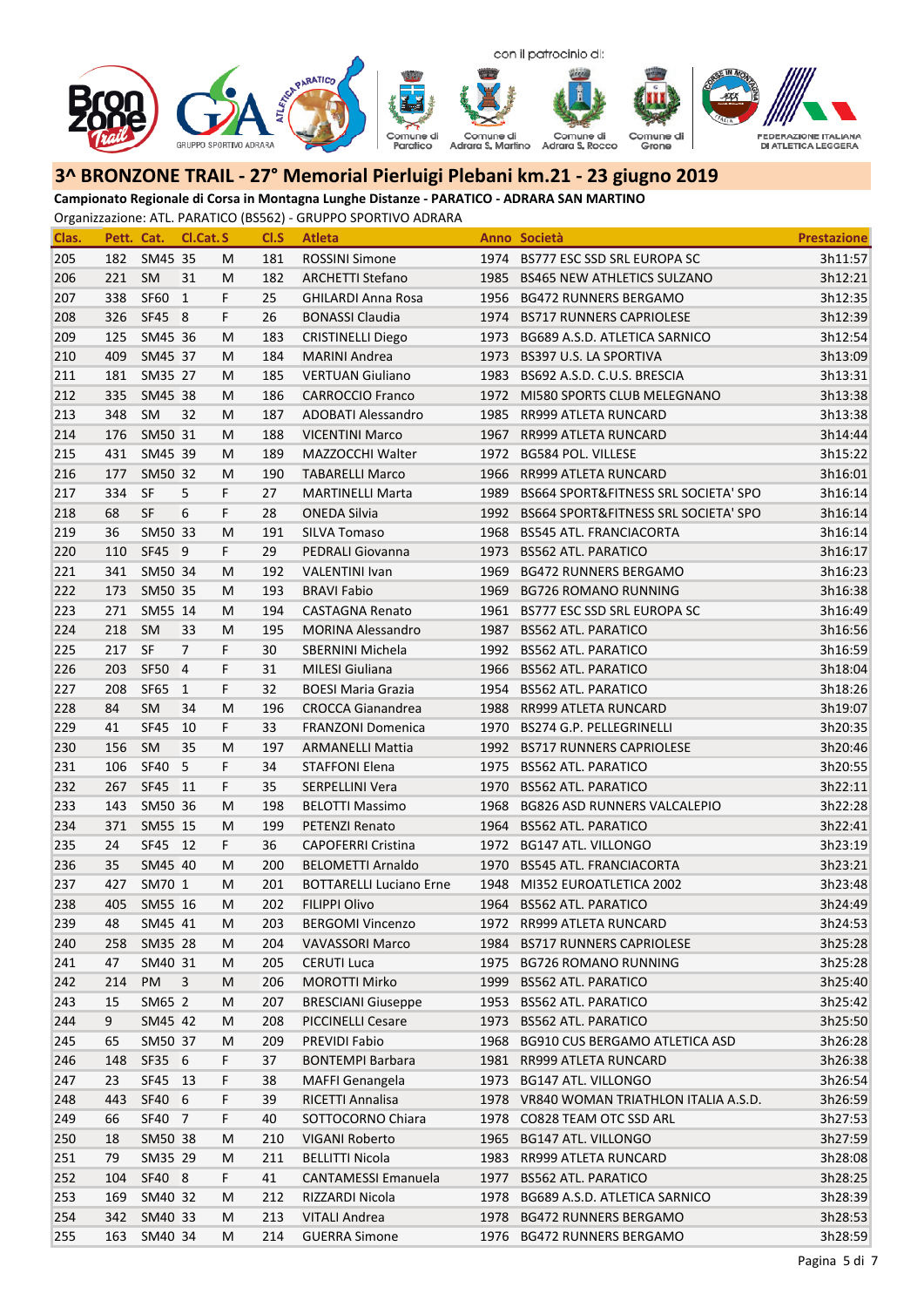

**Campionato Regionale di Corsa in Montagna Lunghe Distanze ‐ PARATICO ‐ ADRARA SAN MARTINO**

| Clas. | Pett. Cat. |           | Cl.Cat.S       |    | CI.S | <b>Atleta</b>                  |      | Anno Società                          | <b>Prestazione</b> |
|-------|------------|-----------|----------------|----|------|--------------------------------|------|---------------------------------------|--------------------|
| 256   | 359        | SM55 17   |                | м  | 215  | <b>BONATI Tiziano</b>          |      | 1964 BS082 POLISPORTIVA G.B. VIGHENZI | 3h29:25            |
| 257   | 230        | SM        | 36             | М  | 216  | <b>GIRARDI Alessandro</b>      | 1992 | <b>BS879 FIESSE RUN ASD</b>           | 3h30:08            |
| 258   | 442        | SM45 43   |                | M  | 217  | <b>COMOTTI Paolo</b>           | 1970 | <b>BG472 RUNNERS BERGAMO</b>          | 3h30:18            |
| 259   | 232        | SF40 9    |                | F. | 42   | <b>GHISLOTTI Alessia</b>       | 1975 | BG390 ATL, COLOGNO AL SERIO           | 3h30:35            |
| 260   | 25         | SM45 44   |                | M  | 218  | <b>GIBSON CASTANEDA Juan W</b> | 1970 | <b>BG147 ATL. VILLONGO</b>            | 3h30:39            |
| 261   | 166        | SF        | 8              | F  | 43   | <b>CORRIDORI Valentina</b>     | 1985 | <b>BS545 ATL. FRANCIACORTA</b>        | 3h31:48            |
| 262   | 167        | <b>SF</b> | 9              | F  | 44   | <b>GUERINI Alice</b>           | 1988 | <b>BS545 ATL. FRANCIACORTA</b>        | 3h32:42            |
| 263   | 165        | SF        | 10             | F  | 45   | <b>BONOMO Francesca</b>        |      | 1986 BS545 ATL, FRANCIACORTA          | 3h33:00            |
| 264   | 277        | SM45 45   |                | M  | 219  | PALLAVICINI Leonardo           |      | 1972 CR730 TRIATHLON DUATHLON CREMONA | 3h33:39            |
| 265   | 170        | SM40 35   |                | M  | 220  | <b>TALLARINI Cristiano</b>     | 1976 | RR999 ATLETA RUNCARD                  | 3h34:14            |
| 266   | 204        | SF50 5    |                | F  | 46   | PAOLI Sabrina                  | 1968 | <b>BS562 ATL. PARATICO</b>            | 3h34:18            |
| 267   | 314        | SF60      | $\overline{2}$ | F  | 47   | <b>DISETTI Domenica</b>        | 1956 | <b>BS562 ATL. PARATICO</b>            | 3h34:30            |
| 268   | 117        | SM65 3    |                | М  | 221  | <b>CANTAMESSI Giorgio</b>      | 1951 | <b>BS562 ATL. PARATICO</b>            | 3h34:55            |
| 269   | 278        | SF45 14   |                | F  | 48   | RAVARINI Marcella              | 1973 | BS397 U.S. LA SPORTIVA                | 3h35:14            |
| 270   | 146        | SM50 39   |                | M  | 222  | ATTOLICO Donato                | 1969 | RR999 ATLETA RUNCARD                  | 3h35:14            |
| 271   | 179        | SF45 15   |                | F. | 49   | <b>DAGNINO Rossana</b>         | 1971 | RR999 ATLETA RUNCARD                  | 3h35:14            |
| 272   | 186        | SM45 46   |                | M  | 223  | <b>GASPAROTTI Alessandro</b>   | 1973 | <b>BS545 ATL. FRANCIACORTA</b>        | 3h36:34            |
| 273   | 305        | SM40 36   |                | M  | 224  | RACCAGNI Lorenzo               | 1977 | <b>BS562 ATL. PARATICO</b>            | 3h36:45            |
| 274   | 350        | SM40 37   |                | M  | 225  | <b>DONINI Tiziano</b>          | 1978 | RR999 ATLETA RUNCARD                  | 3h37:37            |
| 275   | 243        | SM55 18   |                | M  | 226  | <b>SARA Giorgio</b>            |      | 1962 MI275 ATL. C.S.C. CORSICO        | 3h37:55            |
| 276   | 433        | SM60 15   |                | М  | 227  | <b>BONIZZI Edoardo</b>         | 1959 | BS243 ATL. REBO GUSSAGO               | 3h37:58            |
| 277   | 33         | SM50 40   |                | M  | 228  | <b>BORGHETTI Roberto</b>       |      | 1968 BS545 ATL. FRANCIACORTA          | 3h38:38            |
| 278   | 121        | SM50 41   |                | M  | 229  | <b>SPOLTI Paolo</b>            | 1965 | BG689 A.S.D. ATLETICA SARNICO         | 3h38:44            |
| 279   | 119        | SF50 6    |                | F. | 50   | <b>BOCCIARELLI Elsa</b>        | 1966 | <b>BS562 ATL. PARATICO</b>            | 3h39:09            |
| 280   | 154        | SM55 19   |                | M  | 230  | <b>ROSSI Marco</b>             | 1961 | <b>BS521 FREE-ZONE</b>                | 3h39:56            |
| 281   | 70         | SF45 16   |                | F. | 51   | PALAZZI Cinzia                 | 1973 | RR999 ATLETA RUNCARD                  | 3h40:22            |
| 282   | 144        | SM45 47   |                | M  | 231  | MILESI Angelo                  | 1972 | BG689 A.S.D. ATLETICA SARNICO         | 3h40:25            |
| 283   | 205        | SF55 2    |                | F  | 52   | <b>MARAZZONE Giuliana</b>      | 1964 | <b>BS562 ATL. PARATICO</b>            | 3h40:55            |
| 284   | 429        | SF55 3    |                | F  | 53   | <b>CORNOLTI Nadia</b>          | 1963 | BG584 POL. VILLESE                    | 3h41:32            |
| 285   | 345        | SM40 38   |                | M  | 232  | PIETRA Stefano                 | 1975 | <b>BG472 RUNNERS BERGAMO</b>          | 3h42:19            |
| 286   | 435        | SM40 39   |                | М  | 233  | <b>CULATTI William</b>         | 1976 | <b>BG472 RUNNERS BERGAMO</b>          | 3h42:51            |
| 287   | 209        | SF65 2    |                | F. | 54   | PERGER Rosa                    | 1951 | <b>BS562 ATL. PARATICO</b>            | 3h43:35            |
| 288   | 227        | SM50 42   |                | M  | 234  | <b>FIORE Massimo</b>           | 1969 | BA703 HAPPY RUNNERS ALTAMURA          | 3h44:02            |
| 289   | 155        | SM45 48   |                | М  | 235  | <b>FLORIS Gianluca</b>         | 1974 | RR999 ATLETA RUNCARD                  | 3h44:59            |
| 290   | 344        | SM55 20   |                | М  | 236  | <b>MAPELLI Paolo</b>           |      | 1962 BG472 RUNNERS BERGAMO            | 3h46:21            |
| 291   | 162        | SM        | 37             | M  | 237  | <b>CHITTARO Claudio</b>        |      | 1986 BG472 RUNNERS BERGAMO            | 3h48:53            |
| 292   | 211        | SM65 4    |                | М  | 238  | <b>BONASSI Luciano</b>         | 1953 | <b>BS562 ATL. PARATICO</b>            | 3h50:01            |
| 293   | 213        | SM50 43   |                | м  | 239  | SOARDI Luca                    |      | 1968 BS562 ATL. PARATICO              | 3h50:51            |
| 294   | 404        | SM55 21   |                | м  | 240  | <b>CAMPAGNONI Maurizio</b>     |      | 1962 BS562 ATL. PARATICO              | 3h50:51            |
| 295   | 19         | SM55 22   |                | M  | 241  | PALTENGHI Luigi                | 1963 | <b>BG147 ATL. VILLONGO</b>            | 3h51:04            |
| 296   | 322        | SF55 4    |                | F  | 55   | FRIGO Oriele                   |      | 1961 BS769 LIBERTAS VALLESABBIA       | 3h53:18            |
| 297   | 269        | SF70 1    |                | F. | 56   | <b>TORCOLI Donata</b>          | 1947 | BS304 ATL. DI LUMEZZANE C.S.P.        | 3h53:53            |
| 298   | 180        | SM35 30   |                | M  | 242  | <b>MAGUINA ROMERO Alcides</b>  | 1983 | RR999 ATLETA RUNCARD                  | 3h55:27            |
| 299   | 244        | SF50      | 7              | F. | 57   | PEDRAZZINI Elena               | 1968 | MI275 ATL. C.S.C. CORSICO             | 3h55:36            |
| 300   | 407        | <b>SF</b> | 11             | F  | 58   | LUSSIGNOLI Monica              | 1989 | BS304 ATL. DI LUMEZZANE C.S.P.        | 3h55:53            |
| 301   | 132        | <b>SF</b> | 12             | F  | 59   | <b>ONORINI Monica</b>          | 1992 | BG689 A.S.D. ATLETICA SARNICO         | 3h55:53            |
| 302   | 88         | SM40 40   |                | м  | 243  | PEDROTTI Cristian              | 1975 | BS397 U.S. LA SPORTIVA                | 3h56:33            |
| 303   | 370        | SM65 5    |                | м  | 244  | <b>UBERTO Giovanni</b>         | 1953 | BS664 SPORT&FITNESS SRL SOCIETA' SPO  | 3h56:48            |
| 304   | 114        | SM60 16   |                | м  | 245  | <b>GHITTI Claudio Vincenzo</b> | 1958 | <b>BS562 ATL. PARATICO</b>            | 3h56:57            |
| 305   | 416        | SM60 17   |                | М  | 246  | DAMIOLI Alberto                | 1956 | BS707 RUNNING CAZZAGO SAN MARTINO     | 3h57:30            |
| 306   | 437        | SF45 17   |                | F. | 60   | <b>MALEK Olga Luiza</b>        |      | 1974 MI275 ATL. C.S.C. CORSICO        | 3h59:03            |
|       |            |           |                |    |      |                                |      |                                       |                    |